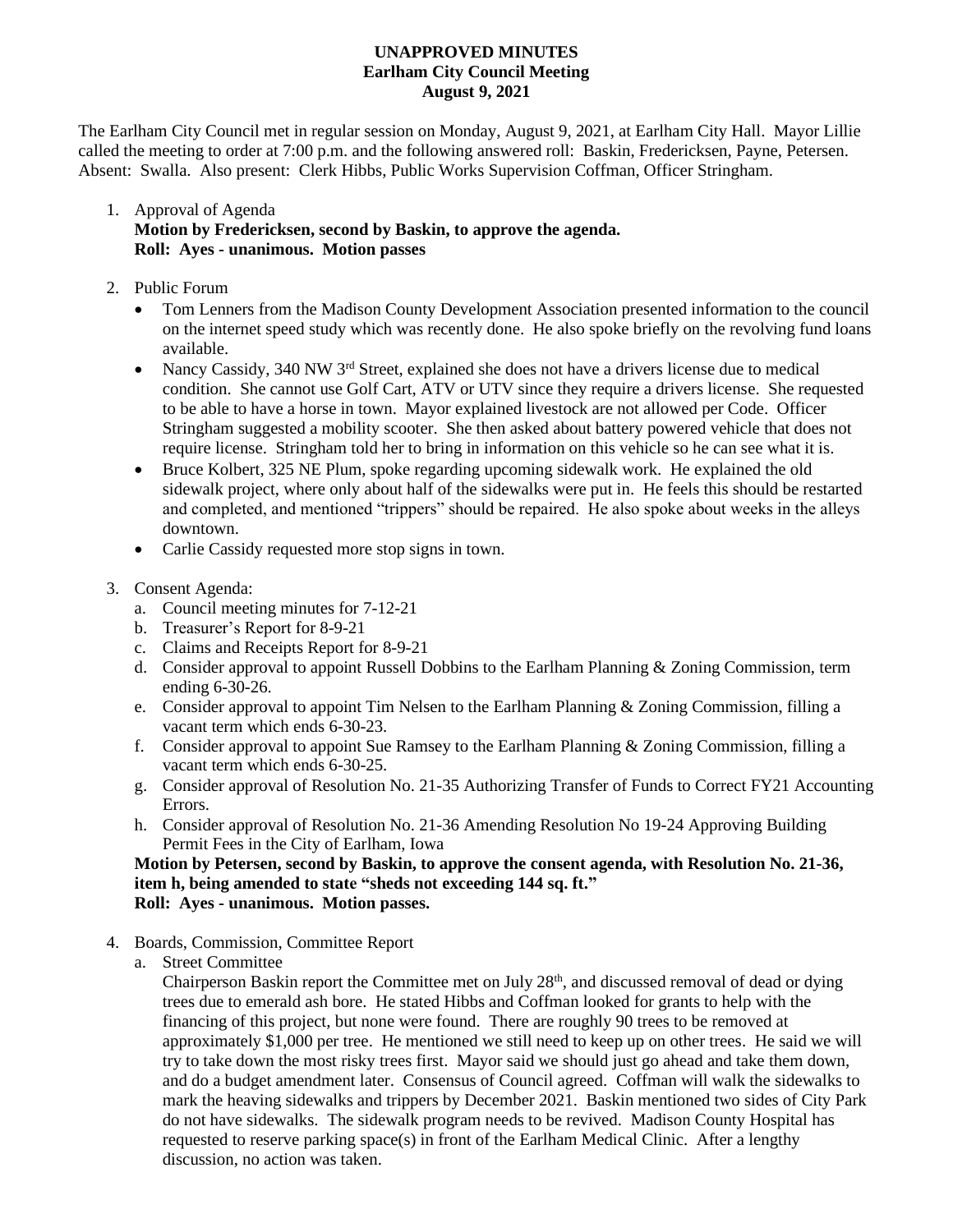- 5. Department Reports
	- a. Public Works Gary Coffman, Public Works Supervisor

Normal monthly pool, mowing, etc. While mowing Gendler, the back-wing broke. Beavers are blocking the up the west pond again. Fixed the Community Building floor cleaner. Adel Tree has been in town cutting trees and grinding stumps. Columbarium has been placed and the light is working. Discussion on rates. Will have a Finance Committee meeting Monday August  $16<sup>th</sup>$  at 7:00 p.m. to discuss further. The oodle swing has been installed in the park including 5 truckloads of wood chips.

b. Police Department

Officer Stringham stated there were no issues at the Street Dance or Freedom Fest. Chief Heimdal led the softball team out of town for the state tournament. Purchased new batteries for their AED. Matt's car has been to Stivers two times because it is shifting hard. Still having problems. Reported there were no fireworks complaints. He stated he made a note about the weeds.

- 6. OLD BUSINESS
	- a. Consider approval of Resolution No 21-34 Adopting the Marketing Agreement Between Utility Service Partners Private Label, Inc. d/b/a/Service Line Warranties of America and the City of Earlham, Iowa. **Motion by Petersen, second by Payne, to approve Resolution No 21-34 Adopting the Marketing Agreement Between Utility Service Partners Private Label, Inc. d/b/a/Service Line Warranties of America and the City of Earlham, Iowa. Roll: Ayes - unanimous. Motion passes.**
	- b. Consider approval of signage for new school bus pick up proposal Jason Hamann, Principal, ECSD ECSD Principal Jason Hamann presented diagram with proposed plan show parent flow and bus parking. Asking for No Parking signs for the north side of  $NW 4<sup>th</sup>$  from NW Locust to N Chestnut stating no parking during school hours.

**Motion by Fredericksen, second by Baskin, to recommend drafting of a resolution to approve placement of no parking signs on the north side of NW 4th Street from NW Locust to N Chestnut. Roll: Ayes – unanimous. Motion passes.**

- 7. NEW BUSINESS
	- a. Consider approval of motion for bike ride event fundraiser for children's bike helmets Amy Hopkins Created a non-profit, Lidz for Kidz. Want to setup an free event on Sept 18, 2021, to raise money through facebook, friends, word of mouth for donation to buy bike helmets for all children in town. At the events they will give helmets away, get them fitted, talk about bike safety and go on ride. Chicks with Check sponsoring the first \$500. Will finalize route with Chief Heimdal. It will not be long route. Event will be 5:30 pm to 8:00 pm. Consensus of council was to approve event.
	- b. Discussion on Lagoon Project funding Travis Squires with Piper Sandler
	- Squires gave a quick briefing funding before bidding process begins. This project split into two parts. Now is a difficult bidding environment. The budget has increased from 2018 from \$3.8M to \$4.5M. Three financing components: SW Revenue debt; General Obligation bond debt; and State Revolving Fund (SRF), for part 2 disinfection phase. Will use TIF, transitioning back into TIF (currently using zero TIF). Sewer Fund is in good shape. Should not anticipate raising sewer rates more than we have originally set up to do. Debt limit will be around 80% (\$4.4M). Actions council took in Sept of 2018 are still good for now. Upcoming dates: Bid letting - Thursday, August 12th; Pre-Bid meeting - Thursday, September 2nd; Open bids - Thursday, September 16<sup>th</sup>; Special Session Council meeting to Accept Bid, Monday, September 27<sup>th</sup>.
- 8. Mayor's Report No report.
- 9. Clerk's Report Hibbs gave council information on ARP money and what it can be used for. Talked about the computers we can get from state. Got an email about the storm siren grant we applied for. Auditors were here this month. Have not heard anything official from Dollar General.